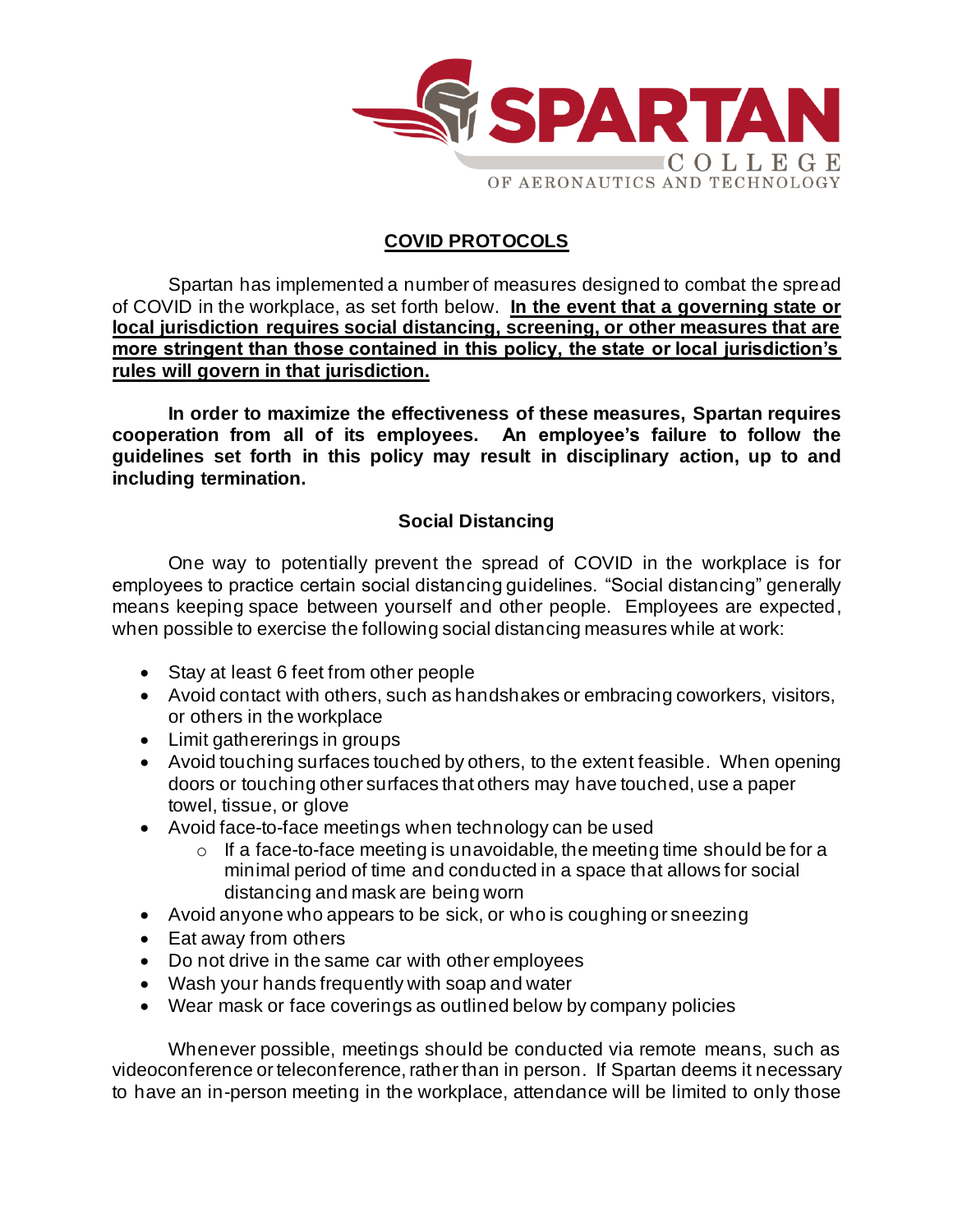

employees whose presence is necessary, generally no more than 10 employees. Spartan will limit and/or space chairs appropriately. If necessary, one-on-one meetings can take place in an office, as long as masks or face coverings are worn, and proper distance is maintained between participants.

Self-cleaning of your workspace is encouraged multiple times during your shift, with special attention to the most-used surfaces, such as keyboards, monitors, chair armrests, desks, or cubicle dividers.

### **Masks and Face Coverings**

Employees, students, visitors, vendors, and all others who enter a Spartan workplace are required to wear masks or face coverings. Masks or face coverings must be worn in all areas in the workplace, except that employees do not have to wear masks or face coverings if they are in their personal office working **alone**. Spartan will continue to make masks available to all employees. Employees can also wear their own masks or face coverings if they prefer.

#### **Screening**

As part of our commitment to provide a safe work environment, Spartan will engage in COVID symptom screening while this policy is in effect. While Spartan is implementing this policy to attempt to reduce the possibility of transmission of COVID in the workplace, the screening techniques in this policy do not guarantee that an individual who passes screening is uninfected or noncontagious. While this policy cannot cover all circumstances that may arise, employees are expected to follow this policy unless expressly exempted.

Spartan will engage in the following forms of screening in the workplace:

• **Temperature Screens**. Upon entering and starting work at a Spartan facility, employees, students, vendors, and visitors are required to undergo a temperature check. If an employee, student, vendor, or visitor has a temperature of 100.3 degrees Fahrenheit or lower, he or she will be allowed to enter the workplace. If the employee or visitor has a temperature of 100.4 degrees Fahrenheit or higher, he or she will not be permitted to enter the workplace.

An employee who does not pass a temperature screen will typically not be able to return to work until:

- The employee's fever, if any, has subsided for 24 hours (one full day) without the use of medicine that reduces fever; AND
- Other symptoms have improved; AND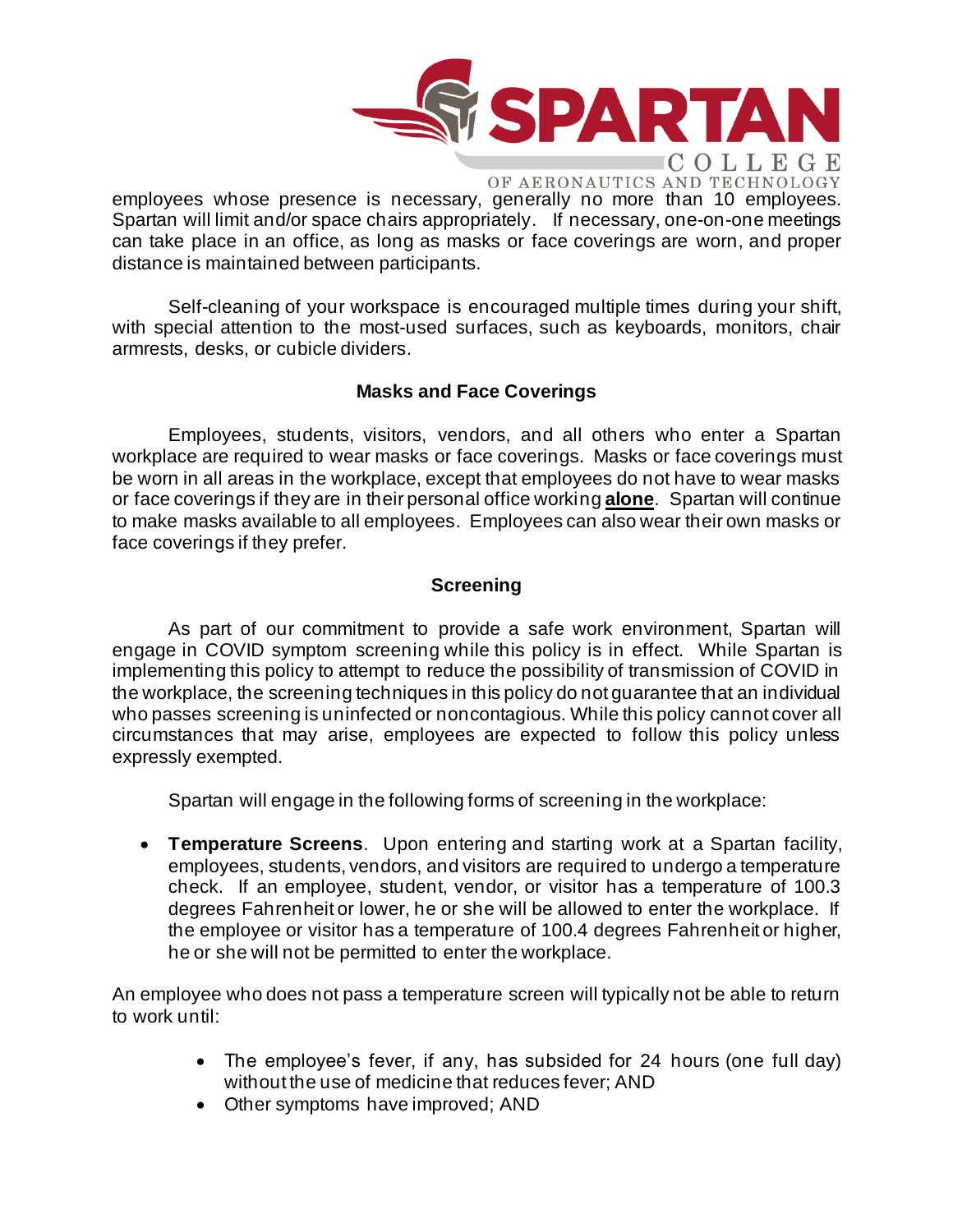

• Five (5) days have passed since the employee's first symptoms.

An employee who believes his or her fever was caused by conditions other than COVIDshould contact Human Resources. Students are to contact Student Services.

- **Exposure Screens**. Upon returning to the workplace for the first time after a period of working from home or being furloughed, each employee will be asked:
	- $\circ$  Whether he or she has been diagnosed with COVID in the last 5 days. If the employee answers yes, he or she will be asked:
		- On what date the employee tested positive
		- Whether the employee has received a negative test
		- Whether his or her healthcare provider or local health department has advised the employee that he or she can cease their quarantine and return to work
	- $\circ$  Whether he or she has been in close contact with someone diagnosed with COVID. If the employee answers yes, he or she will be asked:
		- On what date that person was diagnosed; and
		- If vaccinated, employees can continue working if assympotmatic, but must be masked at all times at the worksite
		- Whether their healthcare provider or local health department has lifted their quarantine and when
	- o Whether the employee has traveled on a cruise ship or by air in the last 14 days
	- o Whether the employee has been exposed to COVID in the last 5 days.
- **Symptom Screens**. Before entering a Spartan workplace, employees, students, vendors, and visitors will be asked:
	- o Whether he or she is now experiencing or has in the past 24 hours experienced any of the following:
		- **EXECT:** Fever (above 100.4 degrees Fahrenheit)
		- Cough
		- Shortness of breath
		- Difficulty breathing
		- Fatigue
		- Muscle or body aches
		- Headache
		- New loss of taste or smell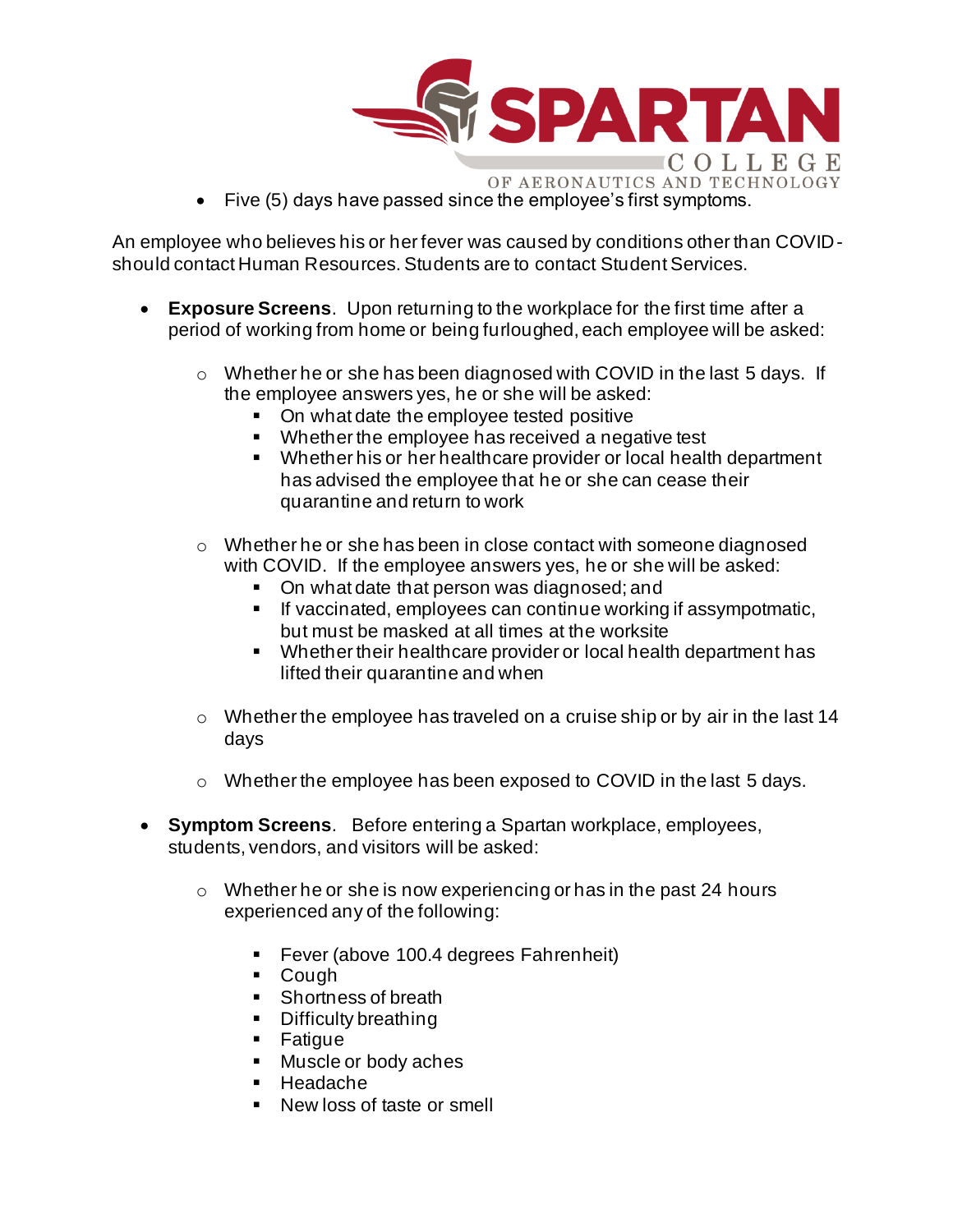

- Sore throat
- Congestion or runny nose
- Nausea or vomiting
- **Diarrhea**

An employee who answers yes to any of the above will typically not be able to return to work until:

- The employee's fever, if any, has subsided for 24 hours (one full day) without the use of medicine that reduces fever; AND
- Other symptoms have improved; AND
- Five (5) days have passed since the employee's first symptoms.

All records of screening conducted by the Company will be treated as confidential and kept accordingly in our Paycom Clue.

Certain states and localities may require additional screening methods. Spartan will comply with all applicable state and local laws, regulations, and ordinances.

Employees who are sent home and are unable to work from home are permitted to use any accrued paid time off during the period when they have been sent home. Employees who do not have paid time off to use will be permitted to take unpaid leave for the period when they have been sent home.

Guidance from the CDC and other authorities frequently changes. Accordingly, Spartan may see fit to revise this policy based on the latest guidance. As with any Spartan policy, Spartan may revise or discontinue this policy at any time, for any reason, with or without advance notice. Spartan reserves the right to discontinue or lift certain screening measures or to implement additional screening measures at a given location, depending upon the circumstances present at that location.

#### **Working from Home**

While the COVID pandemic is ongoing, teleworking arrangements (i.e., work-from-home arrangements) may be made on an "as needed basis" or set up on a regular schedule. Entering into a temporary teleworking arrangement is solely at the discretion of Spartan's Senior Vice President of Human Resources. Working remotely is not a contractual right, entitlement, or employee benefit and does not change the terms and conditions of employment with Spartan. Even if Spartan initially approves a work-from-home arrangement, Spartan reserves the discretion to discontinue the arrangement at any time.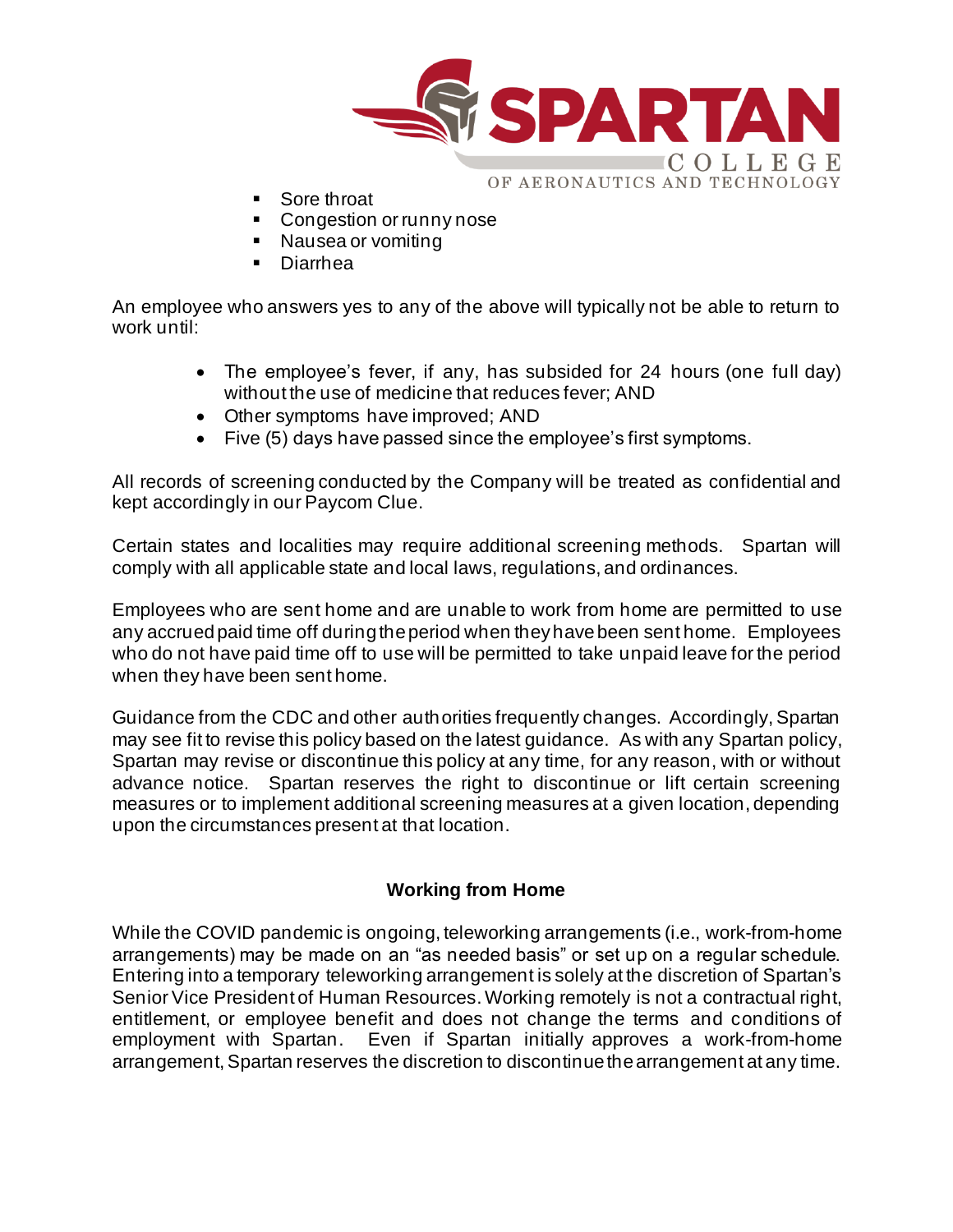

Prior to approving or directing employees to work remotely on a temporary basis, managers must ensure that the following conditions apply:

- The nature of the work to be performed from the remote location is operationally feasible.
- The position has tasks which are portable and can be performed away from the main worksite.
- The overall quality and quantity of work performed in the remote location can be sustained by the employee.

Generally, to be eligible to work from home, an employee's job should meet the following conditions:

- Physical presence is not a job requirement during the term of the work-from-home arrangement
- It will not burden the team or the budget unfairly if the employee is permitted to work from home
- The employee's performance while working from home is measurable, meaning it is easily quantified and evaluated against specific targets
- The employee's access to equipment, documents, and data will not be impeded by teleworking
- The role the employee holds must be one in which security measures can be implemented at reasonable cost to protect any Spartan data, trade secrets, and confidential business information entrusted to the employee

Even if all these requirements are met, there may be other considerations that may result in denial of the request.

**Spartan requires that any employee working remotely remain accessible, communicative, and productive during their time working remotely. While working remotely, the employee must be reachable via telephone, instant messaging, or email during agreed-upon work hours or specific core hours of accessibility.** 

Spartan reserves the right to inspect a home office during the employee's scheduled telework time to ensure that it is safe and free from hazards, or to maintain, prepare, inspect or retrieve Spartan-owned equipment, software, data supplies and/or furniture. Reasonable advance notice will be given to the employee. The employee agrees to ensure the home office is safe and ergonomically suitable and might be asked prior to and/or during the teleworking arrangement to provide photographs of the telework site.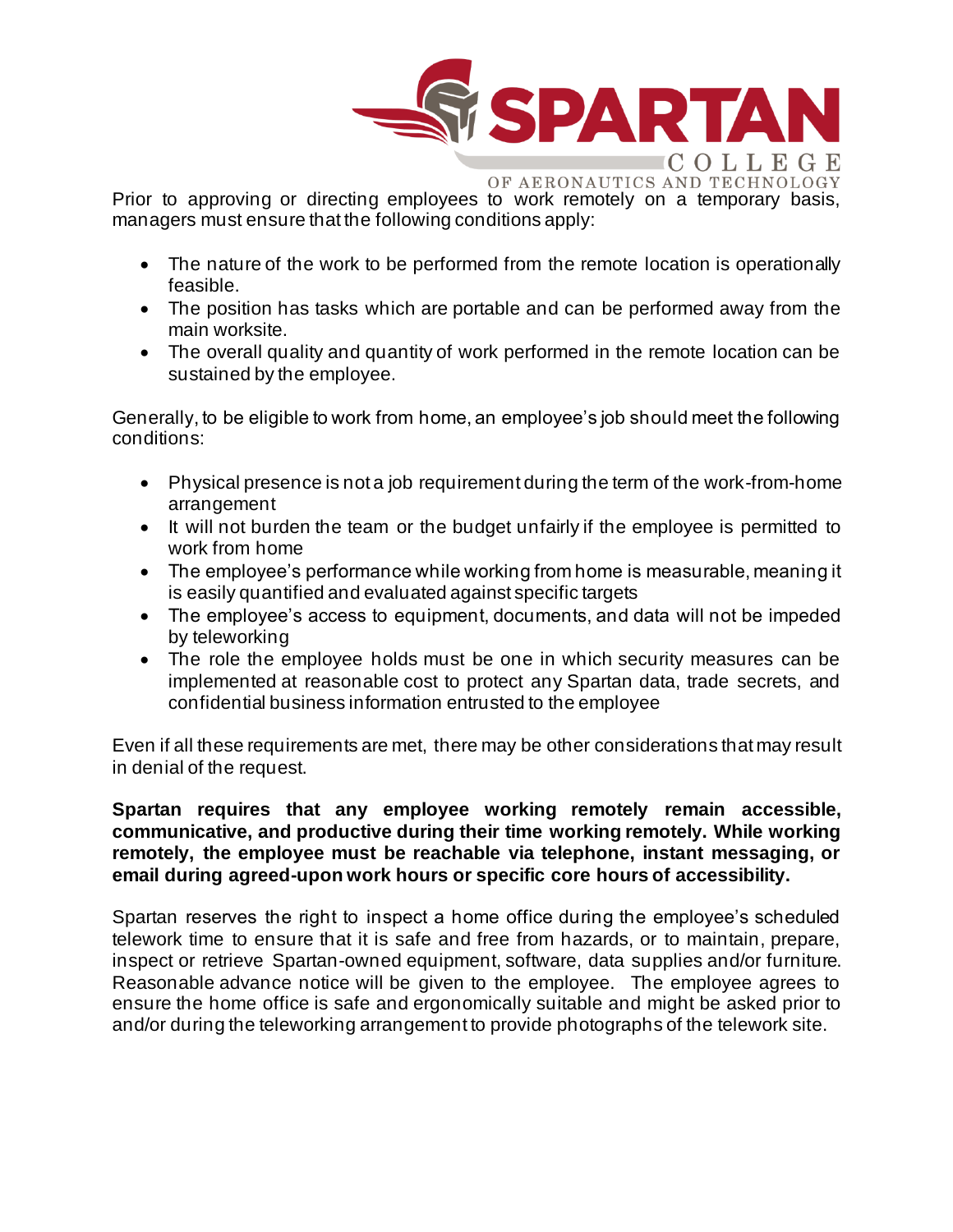

Employees working remotely are still required to comply with all of Spartan's rules, policies and procedures. In general, the following principles should be used in telecommuting:

- Employees should make arrangements with their managers in advance of telecommuting.
- Employees should check in with the office regularly.
- Employees should inform their managers of their whereabouts, so they may be reached easily.
- Working at home means working, not taking time off. Work should be done in a quiet space away from typical household interruptions or other personal activities.
- Not all jobs, positions or duties are conducive to a work-from-home arrangement.
- All telecommuting arrangements must conform to the overtime, recordkeeping and meal break provisions of the Fair Labor Standards Act (FLSA) for employees covered by those provisions. If a non-exempt employee feels that it is necessary to work over their regularly scheduled hours in a week, the employee must seek prior approval from their manager. Non-exempt employees are discouraged from working before or after set scheduled times to minimize overtime and prevent any temptation to work off-the-clock. If the employee is classified as a nonexempt employee, the employee understands that as a non-exempt employee, they are responsible for accurately recording all time worked (whether pre-approved or not) and submitting the hours worked each week to their manager. All time worked must be recorded using our timekeeping system. Employees are prohibited from working off-theclock. If the employee is classified as an exempt employee, the employee understands that they will be paid a salary each workweek. The employee understands that if there are any concerns regarding their time or pay, they should bring those issues immediately to their manager or the Human Resources Department's attention.

## **Contacting Human Resources**

Any employee who has questions or concerns relating to COVID is required to contact, [human.resources@spartan.edu,](mailto:human.resources@spartan.edu) regardless, if you are working on campus or remotely. Please submit a "ASK HERE" ticket in Paycom, and select Employee Requests and choose COVID.